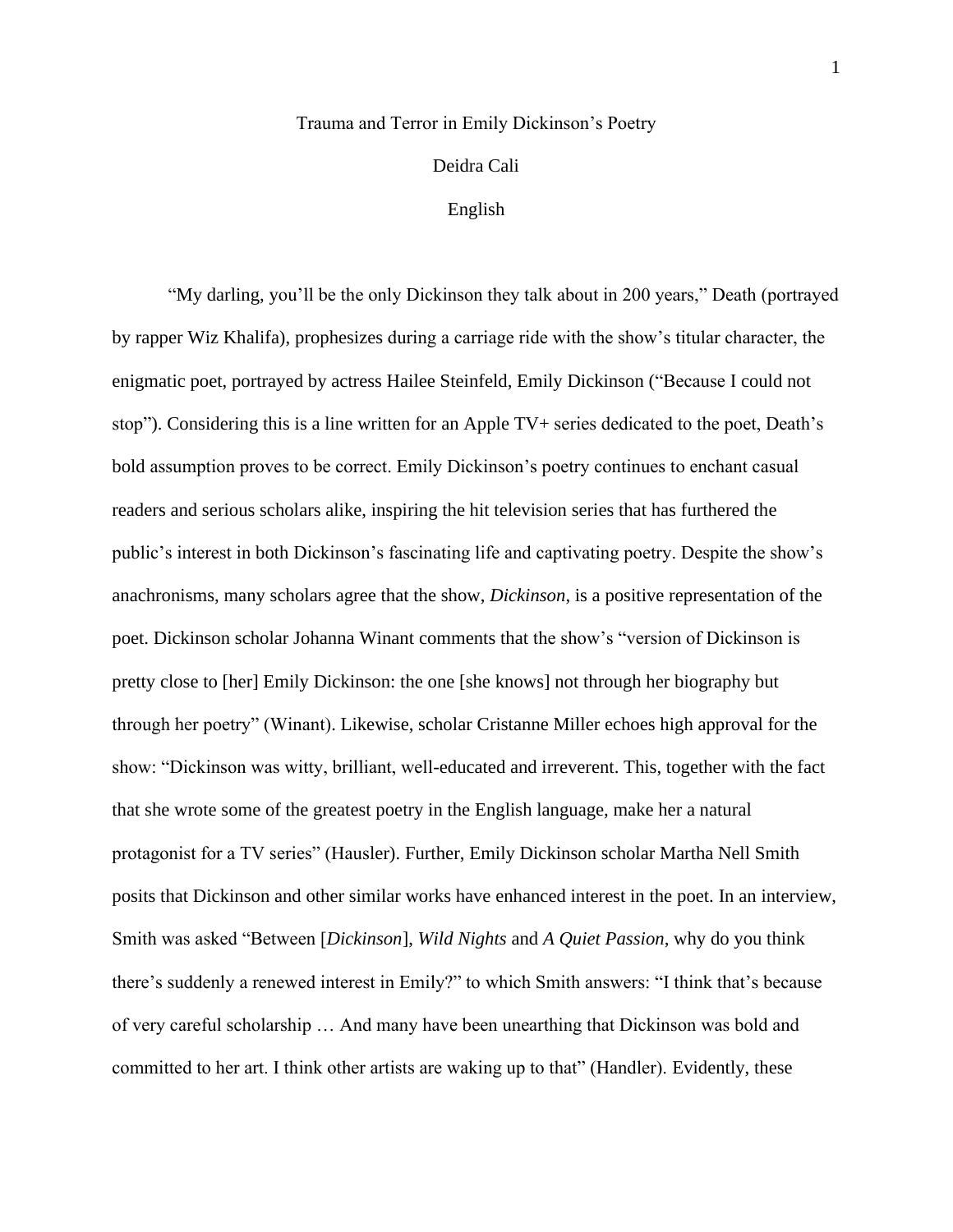projects have caused a resurge in interest in the poet's life, particularly, her private life and relationships. However, as apparent in the writing of this essay, these projects also inspire inquiry into aspects of her life that have been previously overlooked, such as the relationship between Emily Dickinson's trauma and how it translates to her poetry. Through elements of trauma theory, biographical details, and theories of the poet's life, we can better identify representations of trauma in Dickinson's poetry and how she used poetry itself as a coping mechanism.

Securing a concrete definition of trauma is difficult, as it differs depending on the theorist. Freedman cites Cathy Caruth's definition as "an experience so 'overwhelming,' 'sudden,' and 'catastrophic' as to penetrate the 'membrane' of the psyche" (4). Further, the extension of Caruth's definition clarifies "that one's response to trauma is often 'belated' (in Freudian terms), manifesting in the 'delayed, uncontrolled, repetitive appearance' of hallucinations and other intrusive phenomena" (4). Meanwhile, Herman defines trauma as "'an affliction of the powerless,' and experience in which 'the victim is rendered helpless by overwhelming force'" (4). Additionally, she states that "traumatic symptoms are often disconnected from their source and take on a life of their own (a state she labels 'intrusion')" (4). Richard Crownshaw's definition is as follows: "that which defies witnessing, cognition, conscious recall and representation – generating the belated or deferred and disruptive experience of the event not felt at the time of witnessing" (167). These varying definitions communicate the intricacies of trauma and how it manifests in individuals.

These definitions also work closely with another preoccupation of trauma theory, namely, how trauma is witnessed. Despite the fluidity of trauma definitions, critics stress the necessity of "traumatic witnessing," defined as "the speaking, writing, or otherwise conscious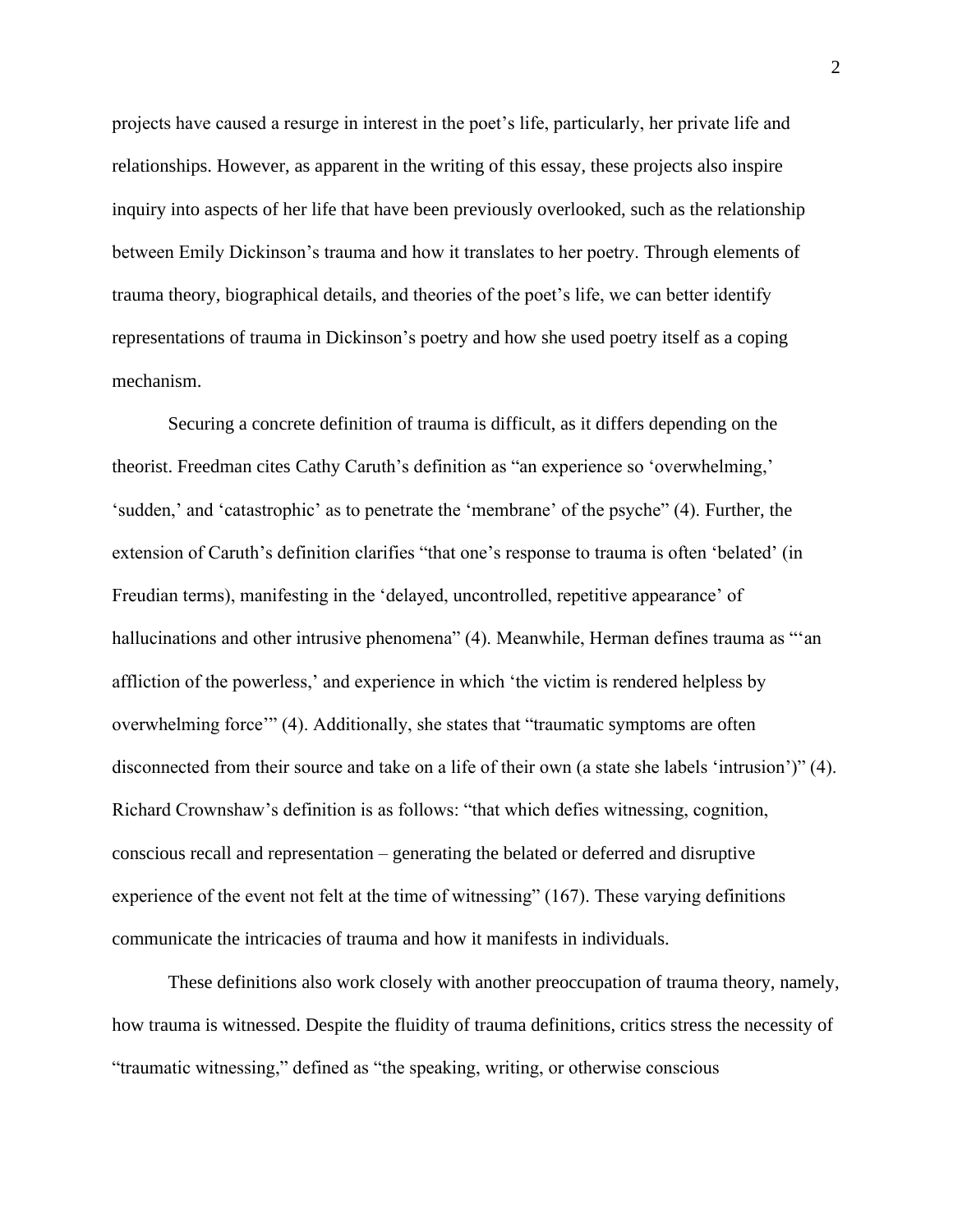acknowledgment of a traumatic event—in order to overcome it" (Freedman 5). This entails efforts to "endure and prevail" to cope with the traumatic event through "[facing] one's 'buried truths,' '[piecing] together' an individual history, and [voicing] a 'fully recognized narrative'" (Freedman 5). Possibly the most important piece of advice comes from Herman, who writes that "the only way' a survivor can take 'control of her recovery' is to witness" (Freedman 5). Ultimately, the goal of witnessing is to "[empower] shattered subjects not only to survive but also to thrive" (Freedman 7). These ideas of witnessing trauma apply to my assertion that Dickinson's poetry existed as a coping mechanism for both the potential and biographically legible traumas she endured. Despite not explicitly writing about her trauma as some writers do through personal narratives, Dickinson's poetry sneakily divulges details of her life artistically.

Although Toni Morrison's "The Site of Memory" primarily focuses on trauma in relation to slave narratives, pieces of her wisdom regarding the effects of trauma on writers can also be applied to a writer like Dickinson. Morrison discusses that for her specifically, in writing trauma the most important attribute is having "no mention of [the writer's] interior life" (91). Despite this tidbit being catered towards fiction and/or personal narratives, it heavily applies to Dickinson's poetry. Her poetry does not explicitly divulge details of her interior life, however, the historicization of her life points to her poetry being deeply personal, which reinforces her poetry as symptomatic of the traumas she had experienced, often including topics such as death and dying, fear, and anxiety. One example of this lies in her poem "'Tis not that Dying hurts us so  $-\frac{1}{2}$ ," where she expresses: "Tis not that Dying hurts us so  $-$  / 'Tis Living – hurts us more – / But Dying – is a different way – A Kind behind the Door" (1. 1-4). In these few lines the poet acknowledges life being more painful than death, which is a concealed sort of pain. From this example, Dickinson's fascination with death is made clear, as she states that life is more painful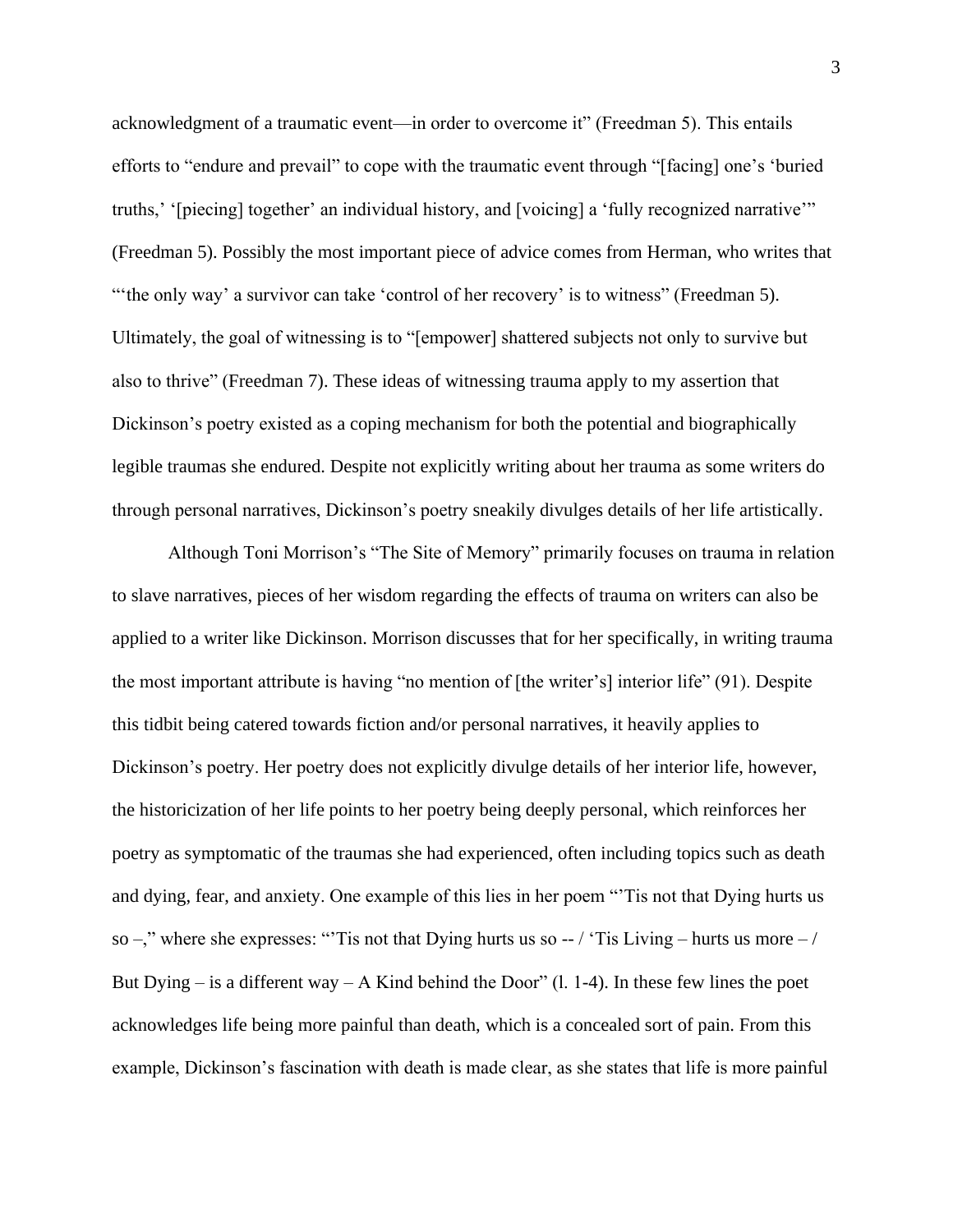than death, a conclusion of which had to have been drawn from the hurt she had experienced in her own life. Poems such as this have led scholars to question what exactly made life so painful for Emily Dickinson, and consequently, they have looked to what little documents remain that could provide possible answers.

One of the most compelling pieces of evidence in Emily Dickinson's potential trauma comes from a letter she wrote to Thomas Wentworth Higginson on April 25<sup>th</sup>, 1862. Dickinson writes: "I had a terror — since September — I could tell to none — and so I sing, as the Boy does by the Burying Ground — because I am afraid" (Dickinson 172). The unknown details of Dickinson's "terror" has fascinated scholars, such as Dr. Isabel Legarda who hypothesizes that Dickinson's trauma may have been sexual assault. Legarda notes that as a physician herself, she believes that in conjunction with the grief that plagued Dickinson, trauma is a plausible explanation for the "myriad questions her life and work have generated." After consulting various poems, letters, and biographies, Legarda "felt compelled to consider that [Dickinson] might have endured sexual assault and been silenced not only in her own time but also by generations of scholars afterward who could not or would not recognize such a possibility." Legarda refers to several Dickinson poems that implicate trauma; heightened evidence is contained in "Rearrange a 'Wife's' affection," which Legarda considered to be "the most telling and disturbing" (Legarda). In my own analysis, this poem replicates an un-sexing of sort, the first stanza exclaiming: "Rearrange a 'Wife's' affection! / When they dislocate my Brain! Amputate my freckled Bosom! / Make me bearded like a man!" (704). These lines act as a relinquishing of her female body in favor of being more masculine, presumably, to be safe from the violence she has experienced as a woman. The last stanza chillingly refers to an unknown secret to be carried to the grave with the poet: "Big my Secret but it's *bandaged* -- / It will never get away / Till the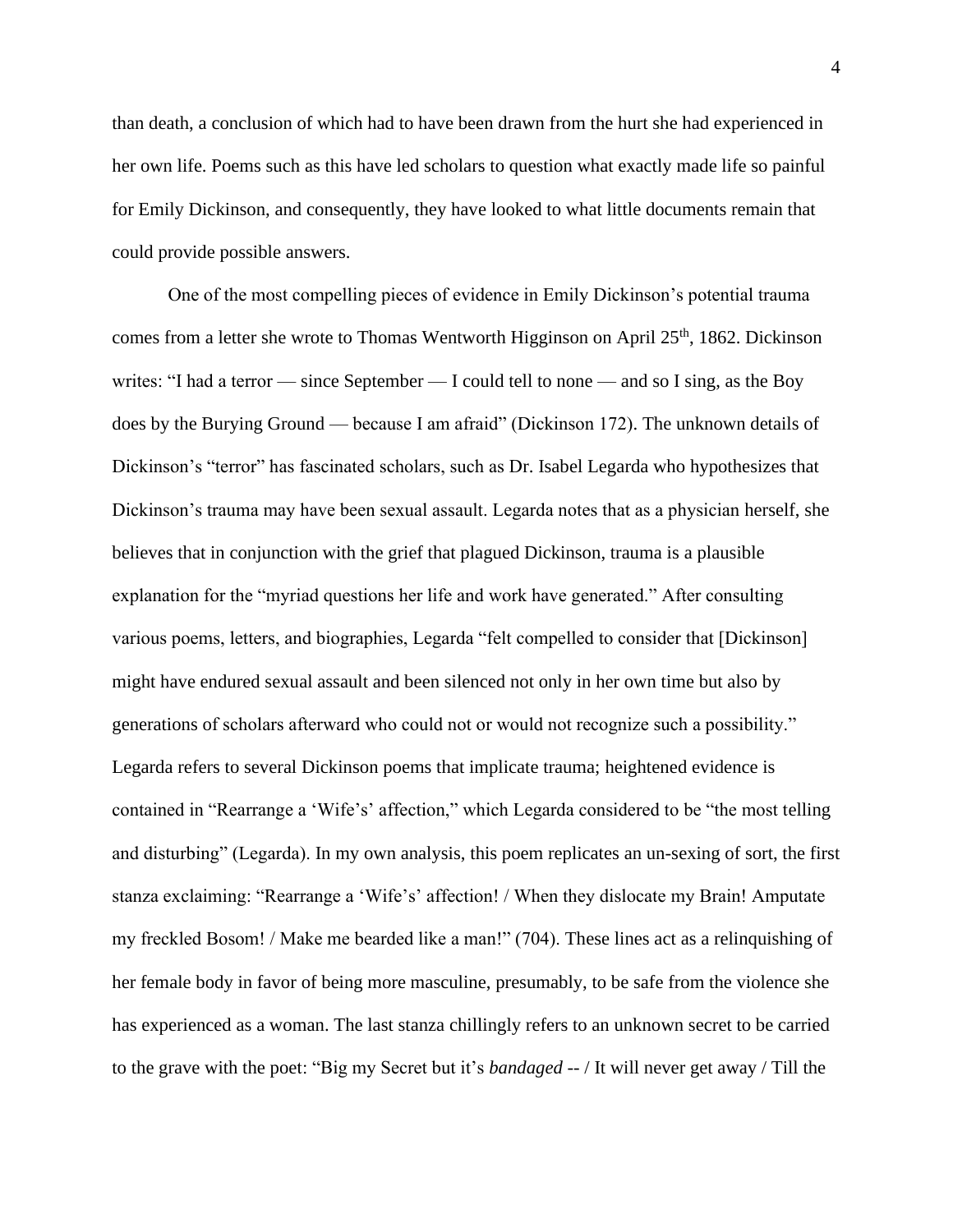Day its Weary Keeper / Leads it through the Grave to thee." (705). A secret being bandaged implies that it is also a wound in need of repair, but also that it is hidden from view. Additionally, the continuation of it being bandaged until being led through the grave implies it will never fully heal. These heavy lines bear the weight of Dickinson's trauma, implying it as so secretive, she could never fully recover from it while alive.

This mysterious terror may have contributed to Dickinson's incredibly prolific writing streak. In 1858, Dickinson wrote 52 poems, while in 1862, she wrote 366 poems; this dramatic increase in her creative output gives way to the assumption that of the many influences on her writing, the unbeknownst "terror" she experienced in September of 1861 was a driving force (Legarda). In thinking about Emily Dickinson's relationship to trauma, the scholarship on trauma in literature further explains the link between the event (i.e., Dickinson's mysterious "terror") and the poet's creative surge. While Eden Wales Freedman points out the many variations in definitions of trauma, she cites Anne Whitehead's definition of trauma as "both a seismic event (e.g., a railway accident) and the symptomatic responses to that event (a shattered psyche)" (4). Whitehead's definition of trauma exemplifies how Dickinson's "terror" acts as the event and her symptomatic response could be viewed as both her writing, and the contents of her writing, i.e., death, dying, and notably for this argument, the implications of assault.

The usage of phallic and graphic sexual imagery stands as evidence of Dickinson's potential familiarity with sexual violence. One specific example of this is found in a poem from ca. 1862, "It would never be Common – more – I said –" in which the poet employs a goblin to communicate what might be a sexual encounter. One of the stanzas of the lengthy poem informs readers: "When – suddenly – my Riches shrank – / A Goblin – drank my Dew – / My Palaces – dropped tenantless  $-$  / Myself was beggared – too –" (206). The imagery accompanying a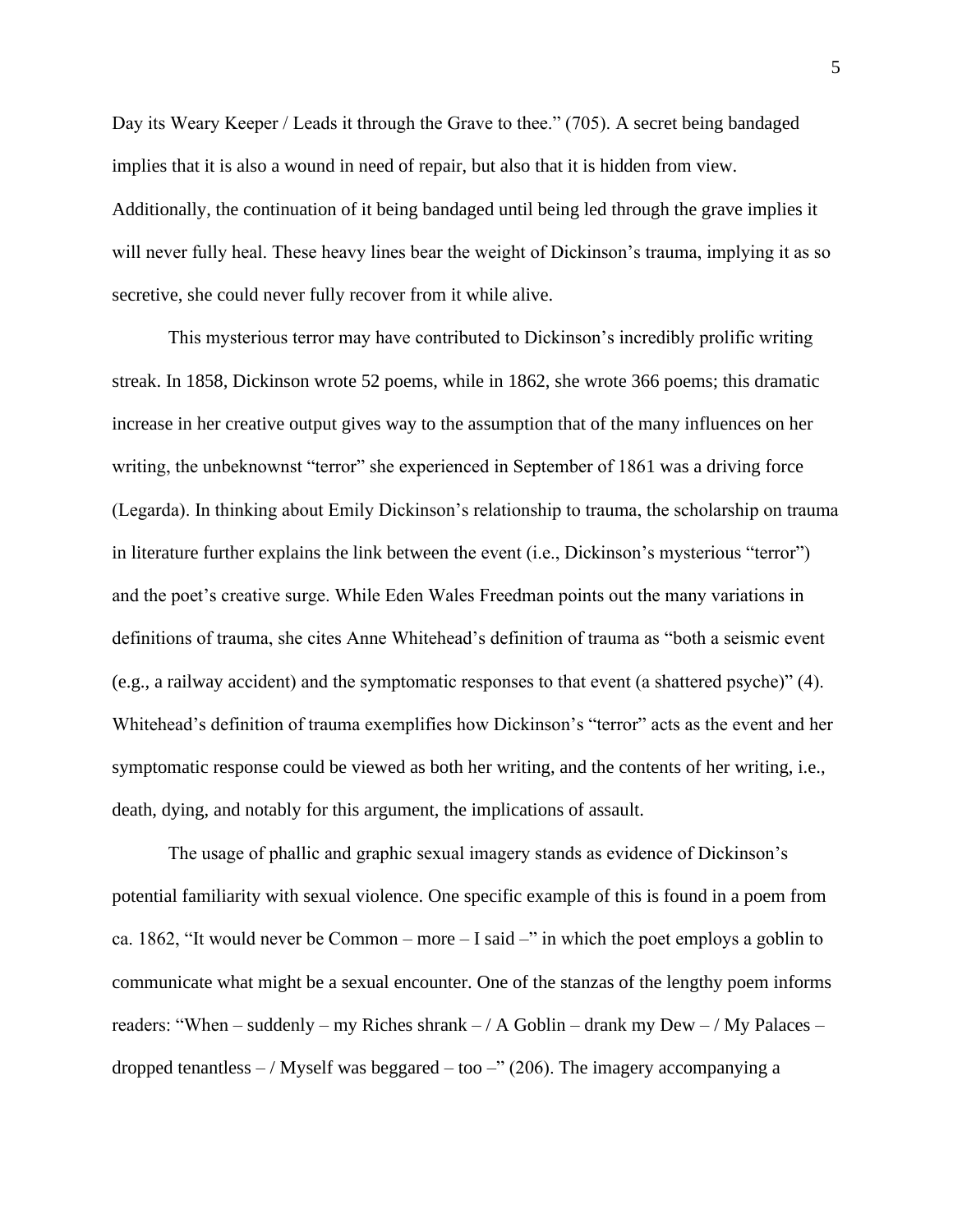mythical creature like a goblin, drinking a mysterious dew, points to the encounter as nonconsensual, as the goblin figure is performing an act that leaves her unfamiliar in her own body. Considering her body as the palace she writes about, it being rendered tenantless highlights the separation of herself as a result of an assault. Further, referring to herself as being "beggared" implies her as begging, homeless, wishing to have a comfortable home in the body that was once hers.

Considering the goblin was a motif featured in multiple Dickinson poems, other scholars also contend Dickinson's goblin works as a reference to a sexual assault. As explained by Wardrop:

The goblin performs the roles of

father/Father/lover/Master/lawyer/Death/surgeon/editor/critic/rapist. Most especially, the goblin's roles link integrally the work of critic and rapist. The goblin terrifies the victim as reader, gauging her responses in gothic terms, even as he threatens to violate her. Dickinson compounds the horror of a horrible act by casting a monster as the major performer. (84)

The goblin's repeated appearance in her poetry gives way to the assumption that the creature is one that continues to haunt the poet. While referencing "It would never be Common – more – I said –" Wardrop points out both the stanza depicting the goblin drinking the dew and the following stanza, which reads:

I clutched at sounds –

I groped at shapes –

I touched the tops of Films

I felt the Wilderness roll back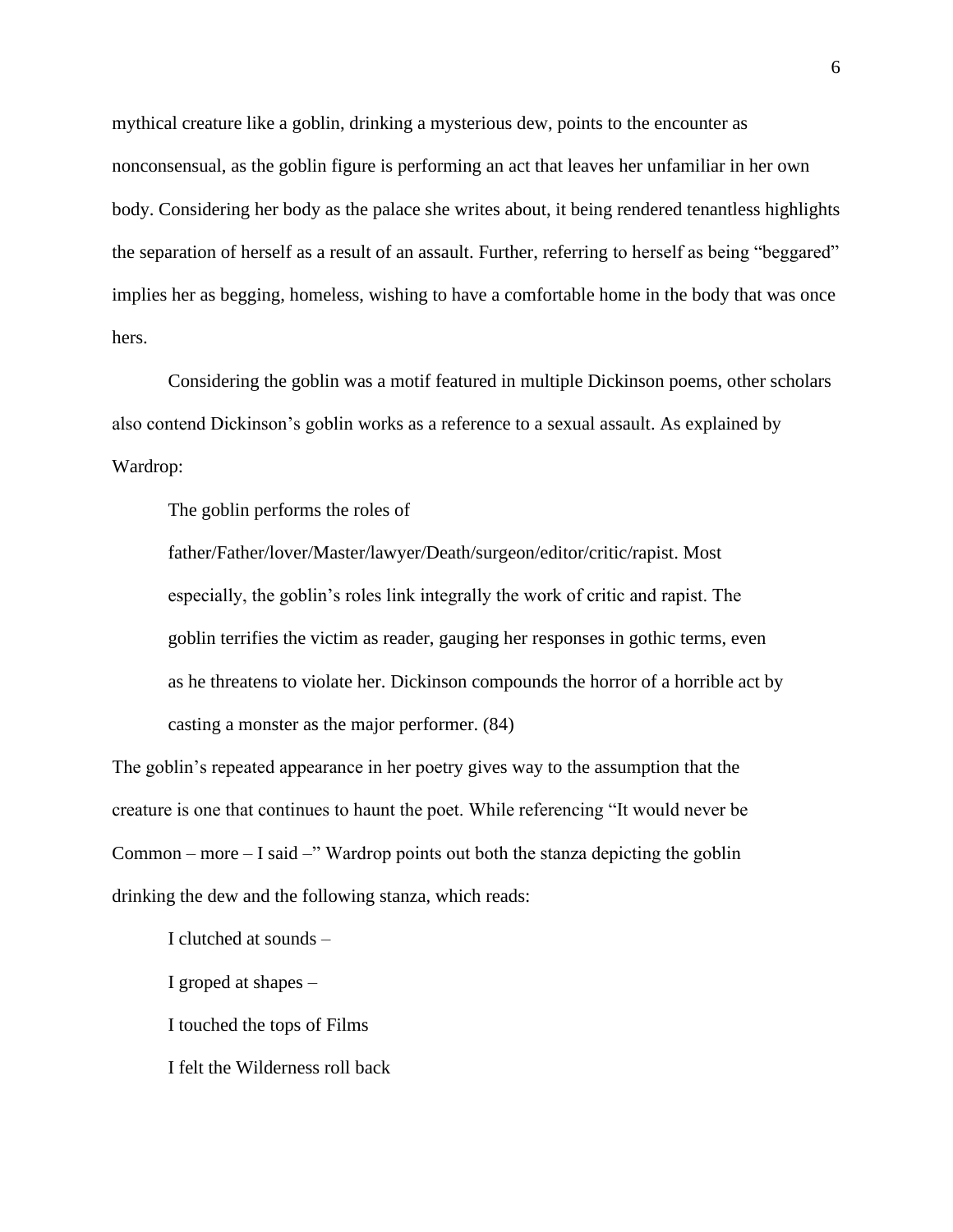## Along my Golden lines  $- (206)$

Wardrop describes the goblin's consumption and "the issue of ownership" as the established theme in the goblin's appearance. She further explicates: "Here the victim has owned and loses her voice as the invader appropriates her house her body her text." Further, drawing specifically from the line "I clutched at sounds" she describes it as "the victim's numbing of the experience of rape. Exemplary for its incisive notation of the victim's response" (87). Through this we see how Dickinson's use of the goblin in this poem exhibits a clear exchange, the goblin taking something from the poet, and the attempts to grasp at anything around them in response—sounds, shapes, and films. Considering Wardrop's assertion that those lines are explicitly about the victim's response, it works in tandem with trauma theory's treatment of trauma responses, like Herman's explanation that following a trauma, victims "may remember everything in detail but without emotion" such as Dickinson's portrayal of numbness (Freedman 4). Wardrop's assessment of the poem greatly supports my own, specifically, the goblin as a symbol of sexual violence. While the goblin is featured in many of her poems, Dickinson creatively employs other creatures to depict scenes of sexual violence.

Much like Dickinson's goblin, her poem "In Winter in my Room" uses another surprising creature; this time, however, it is a worm. The poet writes: "In Winter in my Room / I came upon a Worm -- / Pink, lank and warm –" (682). A pink, warm, lanky worm in the intimacy of a bedroom evokes overtly phallic imagery. This type of phallic imagery is continued into the second stanza through the worm's transformation into a serpent. The second stanza describes the worm's metamorphosis:

# A Trifle afterward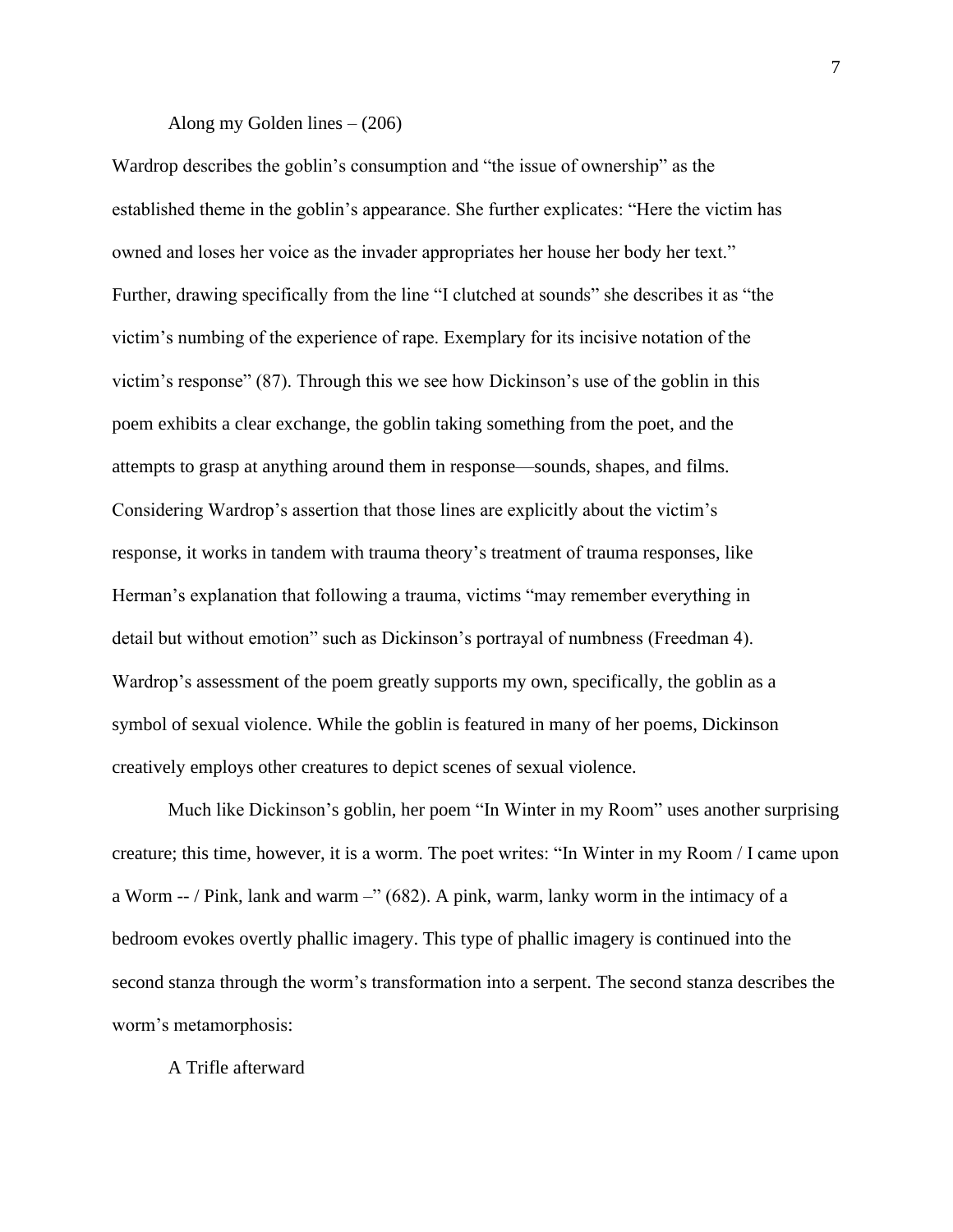A thing occurred

I'd not believe it if I heard But state with creeping blood – A snake with mottles rare Surveyed my chamber floor In feature as the worm before But ringed with power –

The unnamed "thing" occurring, in conjunction with the snake imagery, point to a sexual encounter. Snakes are notoriously phallic imagery, and in this example, it is in her bedroom, an inherently intimate space. The snake being described as "ringed with power" also implies it as phallic, and noticeably erect in comparison to the flaccid worm. While it could be read as a consensual sexual encounter, the usage of "But state with creeping blood" mark it as chilling and unwelcome. These interpretations of this selection of Dickinson's poetry, in connection with the idea of Dickinson's writing as a trauma response and an interior view of her possible trauma, are an example of one of the many implications of sexual trauma in Dickinson's life and poetry.

While Dickinson's implications of sexual abuse discussed above do not mention or highlight any specific suspect that could have abused the poet, other circulating theories do. Namely, these discussions point to Dickinson's turbulent relationship with her family. Some scholars contend that her relationships to those in her family are a source of trauma, as well. Specifically, Mary Jo Dondlinger's piece, "'One Need not be a Chamber—to be Haunted': Emily Dickinson's Haunted Space" proposes Dickinson was a victim of incest. Dondlinger highlights evidence of incest in the Dickinson home between Emily and her father. In particular,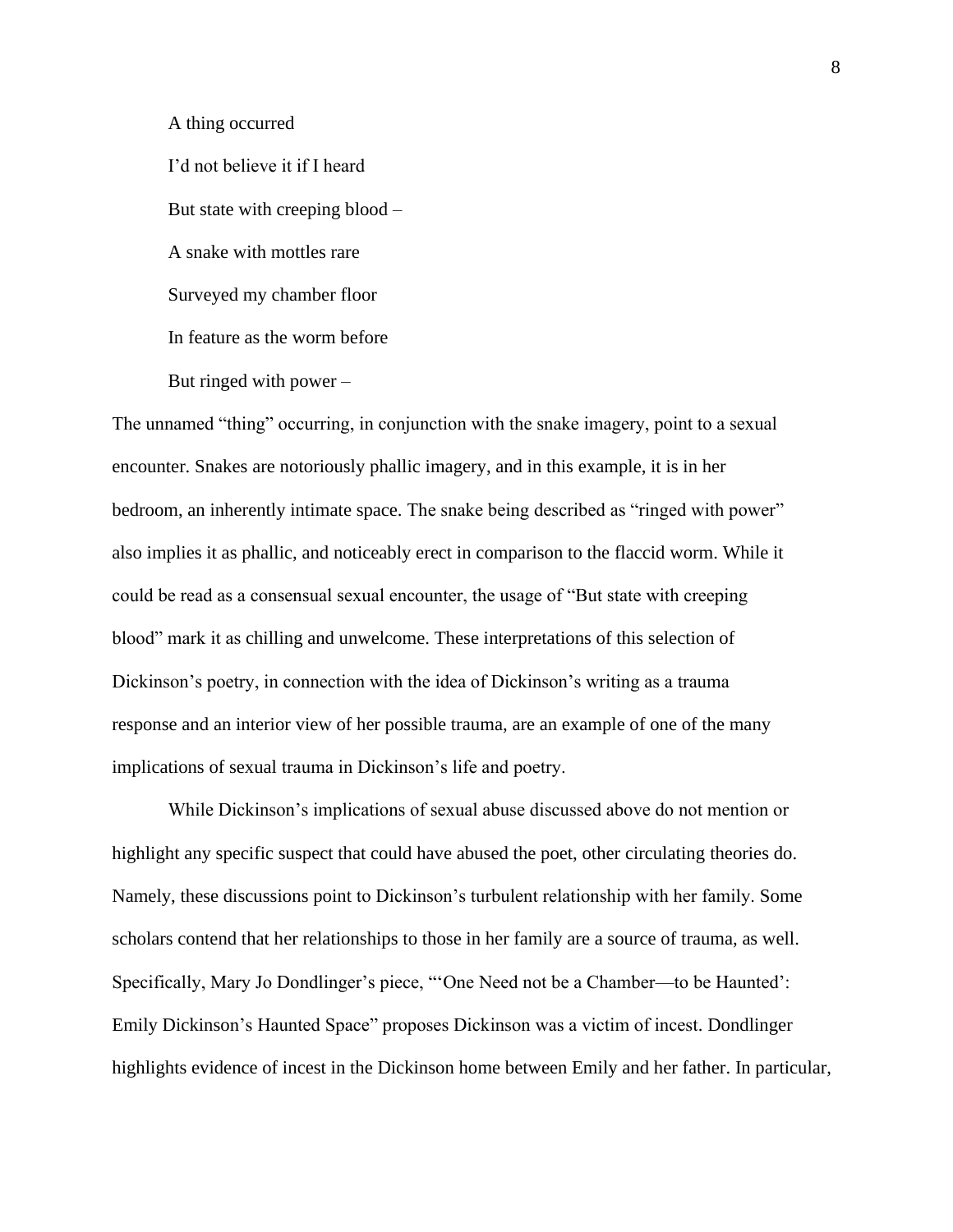she examines Dickinson's "wife" poems and the evidence of her father's controlling nature. Ultimately, Dondlinger contends that the series of "wife" poems, such as "Rearrange a 'Wife's' affection," mentioned earlier in this essay, may be in reference to Dickinson being the "wife" to her father, if she were being sexually abused, or based on her taking on domestic duties while her mother was ill. Dickinson herself notes her father's role as the patriarch of the family, in a letter to her brother Austin saying: "What father says, he means" (Dondlinger 106). Dickinson's father is described by Dondlinger as being "the person in control and was not to be defied or refuted" (106). She also highlights other factors that contribute to Dickinson's "high risk for sexual victimization" (102). Considering the constituency of the family structures that encourage sexual abuse, Dondlinger explains each factor and how they align with the Dickinson family structure. The main factors are: "marital conflict or disruption, absence or inability of the mother, and the ordinal position of siblings." All factors listed apply to the Dickinson family (102). There is evidence of the marriage between Dickinson's father, Edward, and Dickinson's mother, also named Emily, being disrupted due to Edward being frequently away on business trips. The marital separation works in tandem with the absence of the mother piece, as well, because the Dickinson matriarch was frequently ill, often bedridden and withdrawn from her family. Her mother's weakness implies an inability to protect her daughter from dangers, a lack of child supervision, and an ineptitude to fulfill domestic duties. In turn, Emily cared for her mother and took on domestic responsibilities, which, consequently led to a resentment towards her mother's ill health. Dickinson famously, and hyperbolically, wrote in one letter that she "never had a mother" (102-103). Lastly, Dickinson was the oldest daughter and the oldest daughter in families has the highest likelihood of sexual abuse, especially in the case of father-daughter incest (103).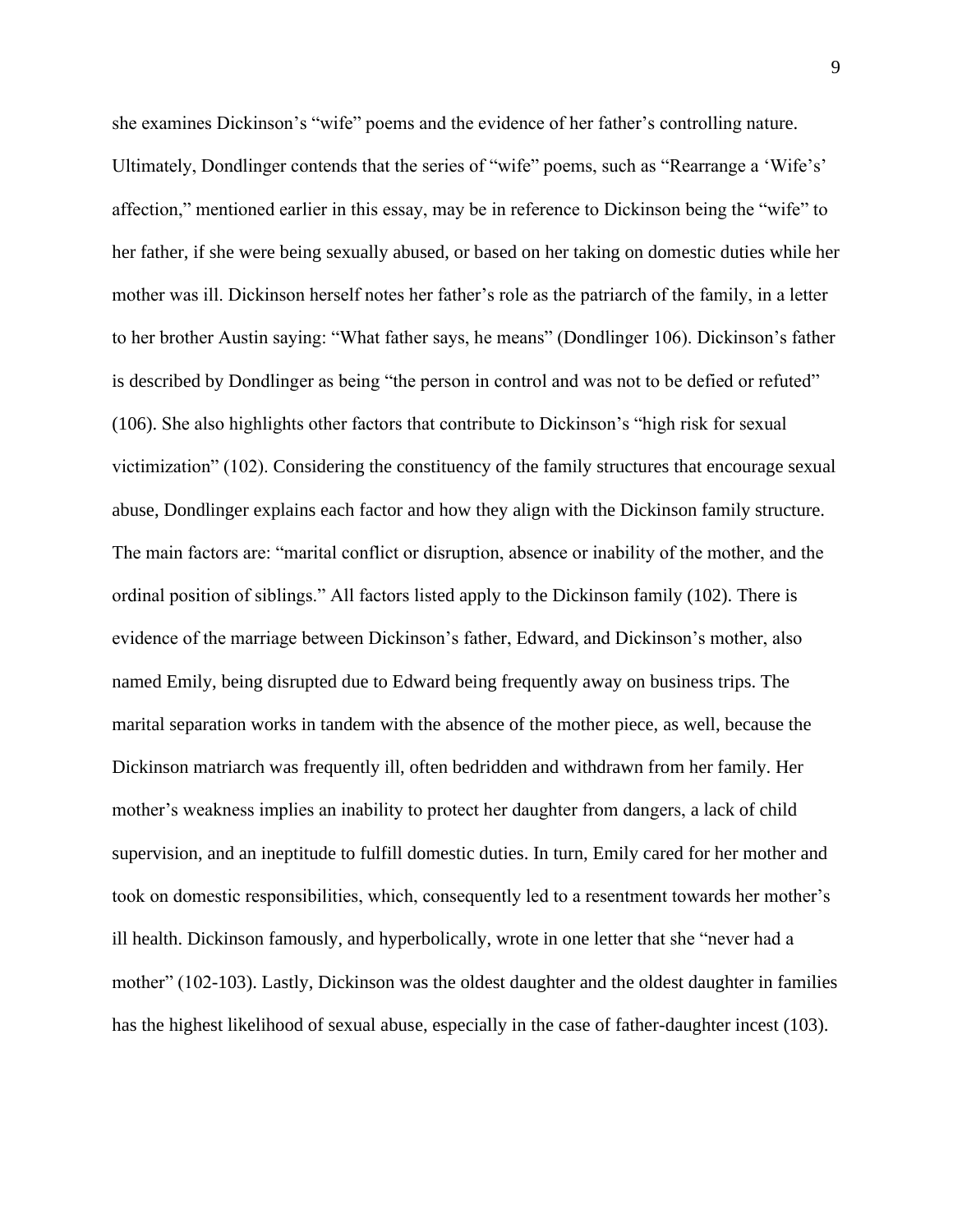Collectively, her father's tyrannical rule, coupled with the instability in the Dickinson home, contribute to the possibility of an incestuous, sexual abuse for the unfortunate poet.

Comfortingly, Dondlinger also attests that Dickinson's writing was therapeutic for her, and essentially, an act of witnessing. Dondlinger cites one of her letters in which she wrote to Higginson "I felt a palsy, here—the Verses just relieve" (101). Like other scholars, Dondlinger believes the poet used writing as "a means of reconstructing a sense of safety" (101). Dickinson accomplished this by the description of space in her poems, often using either the home or the grave, or non-physical human characteristics, such as the mind, heart, or soul "in an attempt to construct safe spaces internally." (Dondligner 111). This assertion is valid, considering Dickinson's negative representation of the home in her poems, such as the haunted house in "One need not be a Chamber – to be Haunted." As a whole, Dickinson's construction of safe spaces function as a way to "cope with a sense of threat, quite probably from within her own home, by recreating a sense of home or safety elsewhere" (Dondlinger 111). This explanation thoroughly examines how and why Dickinson used poetry to cope with the trauma in her home life.

Of the many theories surrounding Dickinson, some scholars subscribe to the belief that her mysterious trauma was related to her ill health, specifically, her eye and vision problems. Scholars have difficulty locating the starting point of Dickinson's eye issues, but some of her letters contain clues that point to it beginning early in 1861. One letter of hers written to Joseph Lyman around 1865 contains the phrase: "Some years ago I had a woe, the only one that ever made me tremble" (Guthrie 10). Guthrie connects this phrase to the similar phrasing of the infamous "terror since September" from April 1862, meaning, the terror occurred in 1861. Dickinson sought treatment for her eye issues in Boston in 1864, making the timeline of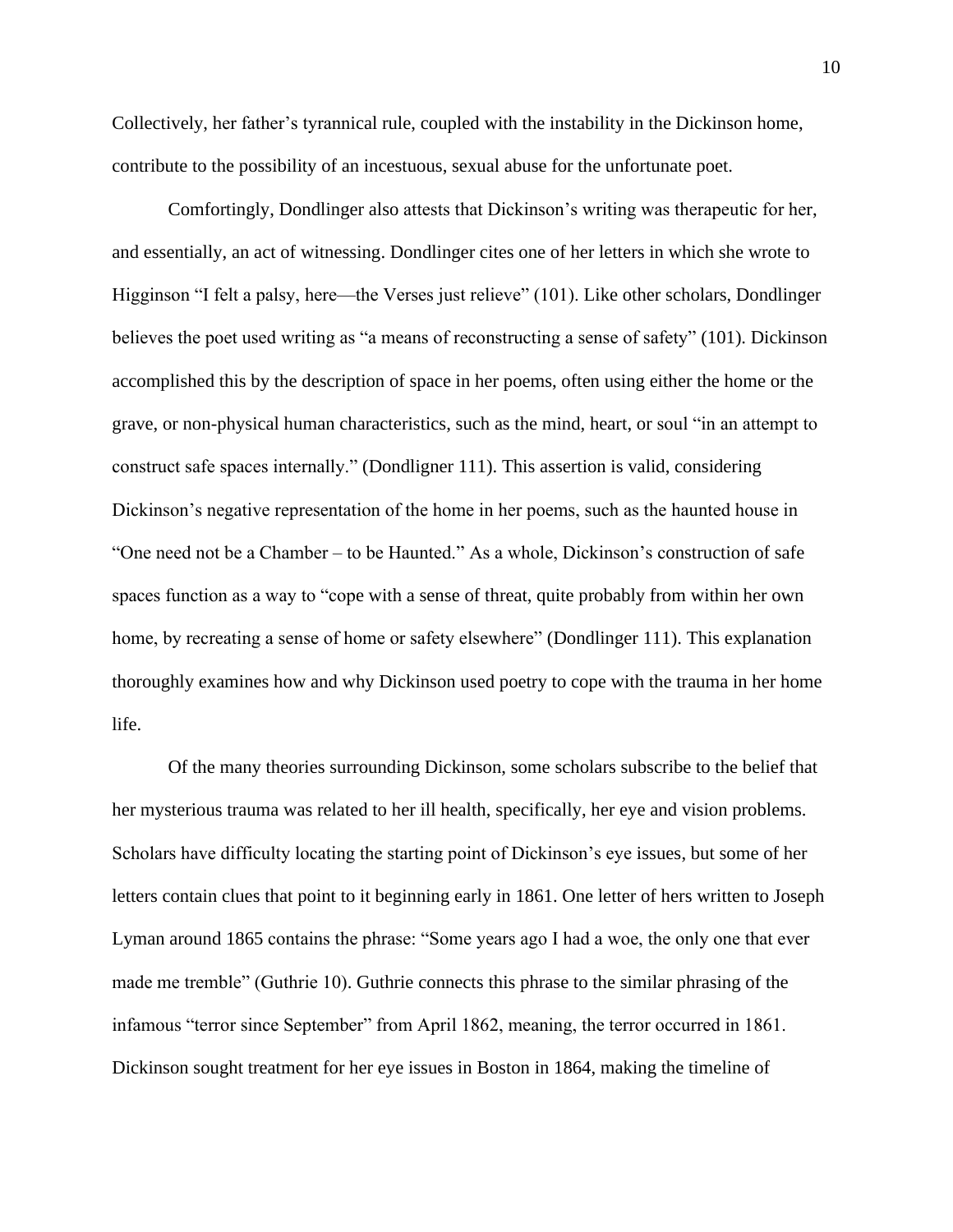Dickinson's vision problems as on and off for at least five years. While her exact eye problem will never be known, some have extracted evidence of it being exotropia, "a deviation of the cornea that prevents the sufferer from achieving perfectly binocular vision" (Guthrie 11). Richard B. Sewall was the first to propose exotropia as Dickinson's ailment in 1974; in 1979 Sewall teamed up with an ophthalmologist, Martin Wand, to confirm Dickinson's deviating cornea. They used an early photo from her Mount Holyoke Female Seminary portrait to show that her right cornea "deviated as much as fifteen degrees from true" (Guthrie 11) (see fig. I). Running alongside this evidence, however, are other suggestions of what caused the poet's ocular issues.

Despite the legitimate, biographical and historical evidence that suggest Dickinson's eye problems were real, some scholars suggest that her symptoms were merely psychosomatic or metaphorical. Dr. John Cody proposed that Dickinson's eye pain stemmed from an "unconscious" fear of the sun because it "represented an unacknowledged, symbolically castrated male principle in herself that was the result of an incomplete, unrequited relationship with her mother." Countering this, feminist critics, such as Wendy Barker, argue that Dickinson's symptoms were borne from a resentment and resistance of male domination, "the sun becoming an image in her poems of an oppressive male energy capable of inflicting violence and destruction" (Guthrie 10-11). Similar to Legarda's proposition that Dickinson's "terror" was possibly from a sexual assault, Baron St. Armand contends that "Dickinson was traumatized by the loss of a male companion whom she came to symbolize, both in her poems and in the Master letters, with the image of the sun" (Guthrie 11). This collection of hypotheses ultimately gives way to how Emily Dickinson processed the trauma of her debilitating eye condition through her poetry.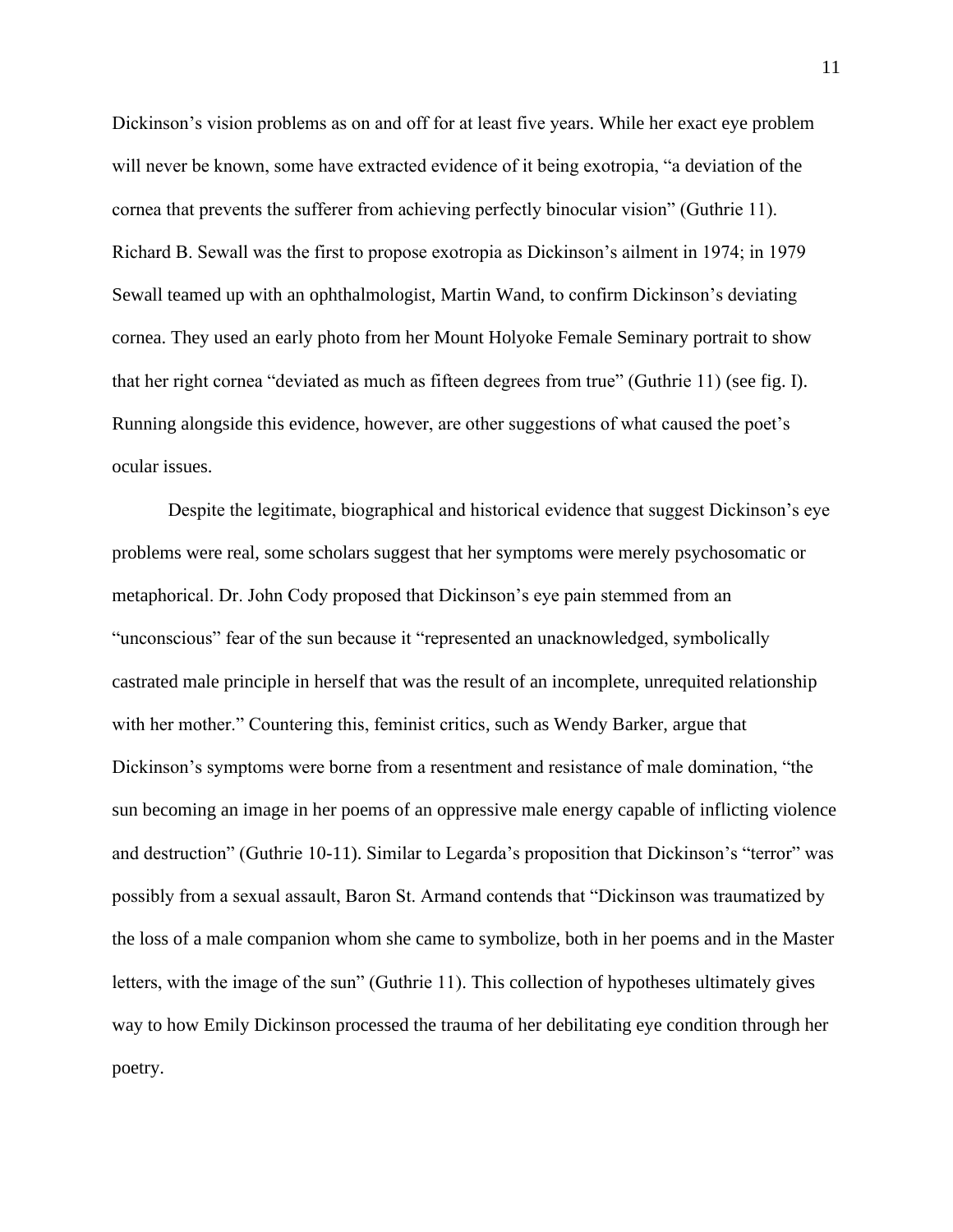As this essay has proposed thus far, Emily Dickinson's trauma contributed to her intense periods of creativity. Dickinson "regarded writing as a form of therapy, yet not because it granted her a means of escaping, imaginatively, from the tedium of her sickroom" rather, "her poems provided Dickinson with the intellectual tools she needed to come to grips with her situation" (Guthrie 8-9). In other words, Dickinson's poetry served as a coping mechanism for her. Specifically in her poems referencing her eye issues, she was able to healthily "mourn the visible world she had been forced to renounce" (Guthrie 9). In poems such as "Before I got my eye put out" written in 1862, the poet directly references her ocular issues and the vision she mourns. The opening stanza reads: "Before I got my eye put out / I liked as well to see  $-$  / As other Creatures, that have Eyes / and know no other way –" (Dickinson 155). This opening captures Dickinson reflecting on how her vision has taken her natural ability to see and further, how vision is a natural ability that goes unnoticed until it is obscured or otherwise altered. Dickinson reflects on the limitation of her vision and how much she would enjoy seeing clearly if she were given the opportunity. In stanzas two and three, she writes:

But were it told to me  $-$  Today  $-$ 

That I might have the sky For mine – I tell you that my Heart Would split, for size of me – The Meadows – mine – The Mountains – mine – All Forests – Stintless Stars – As much of Noon as I could take Between my finite eyes –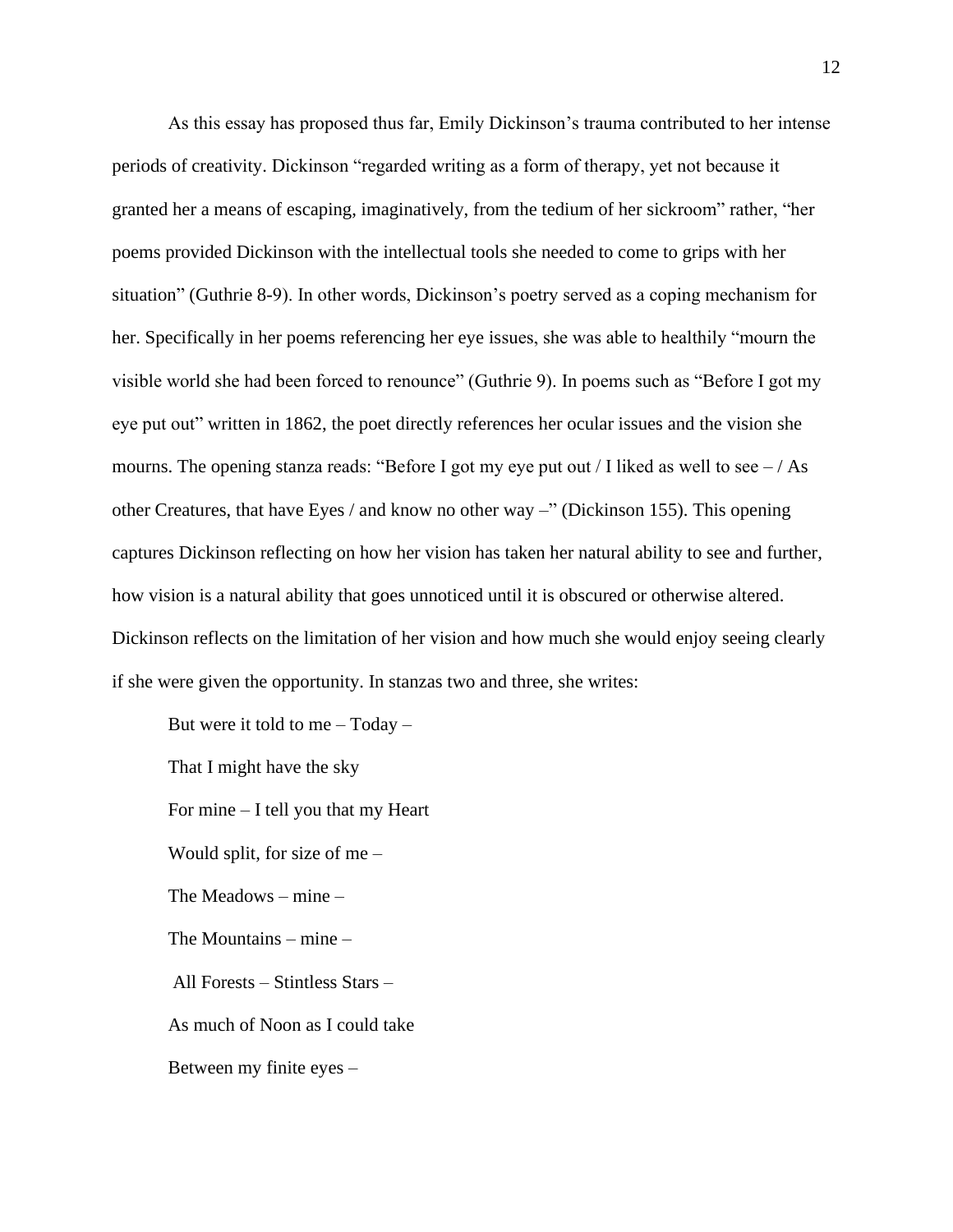These stanzas encapsulate Dickinson's writing of her situation as a vehicle for processing what has happened to her. While other scholars have suggested the references to eyesight in her poetry are purely for the sake of poetics or symbolic of other ideas, this poem directly addresses her loss of vision as traumatic. Dickinson's reflection of how she misses her clear vision and how eyesight is essentially "finite" acts as her own processing of her vision loss as a form of trauma.

In conjunction with theories relating to Dickinson's poor health that caused her to stay inside, the poet's public image is often tainted by her reputation as a recluse in her later years. The poet's reclusion is interpreted as both bizarre but also coolly mysterious, as expressed by Maryanne Garbowsky, who writes: "the life of Emily Dickinson reads like a fairy tale, with the air of a dream clinging to it — a young woman dressed in white confined to her father's home" (17). By the time Dickinson had begun her correspondence with Thomas Wentworth Higginson, she was almost entirely housebound. When he invited her to come to Boston, as "All ladies do," thus marketing it as being "a proper excursion for literary women" Dickinson declined. Her reasoning? She wrote to him: "Father objects because he is in the habit of me." Instead, Dickinson invited Higginson to her home in Amherst in June 1869, explaining: "I do not cross my Father's ground to any House or town" (Garbowsky 28-29). Dickinson's isolation fascinated Higginson, who planned his visit to learn more about the poet. Much like Higginson, Dickinson's puzzling sequestering continues to intrigue contemporary scholars who seek an answer to her isolation. The fairytale-like mystery surrounding the poet's seclusion has led to theories of whether another ailment afflicted her—agoraphobia.

Garbowsky's book ultimately argues that Dickinson's reclusion was "due to an agoraphobic syndrome that left her in fear of the outside world." Garbowsky traces how Dickinson "changed from a normal, outgoing person to someone afraid to leave the 'safe'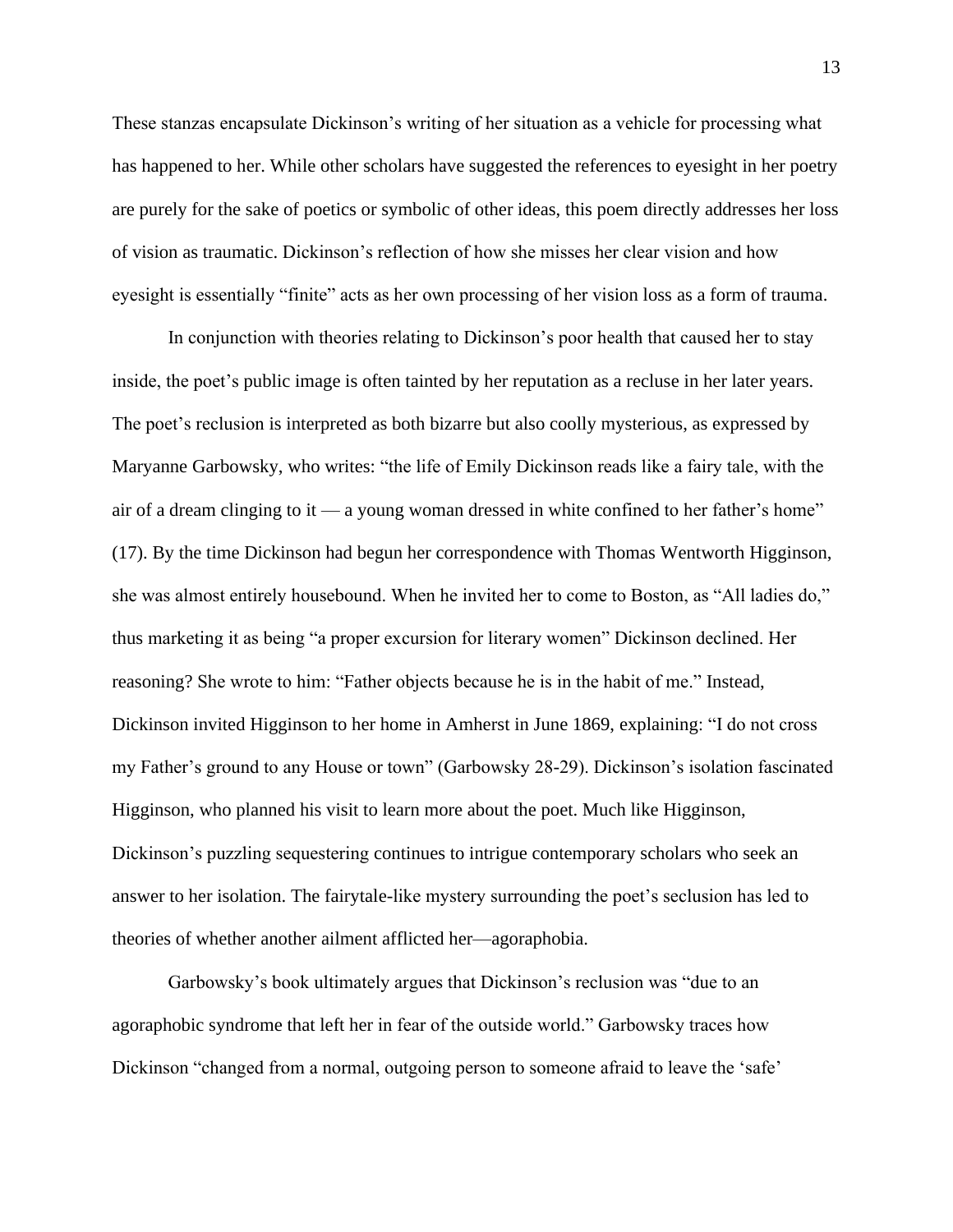confines of her father's house" saying that "Turning to representative poems within the fascicles, we find the record of that life: the grip of fear, the pattern of flight, and the habit of denial" (22). This fearfulness is apparent in Thomas Wentworth Higginson's own encounters with the poet, who he said was "suffering from 'an excess of tension' created by 'an abnormal life'" (Garbowsky 28). The "excess of tension" would likely be classified as generalized anxiety disorder, by today's standards; however, her seclusion was not the root cause of it. Dickinson's "chronic apprehension was part of a larger emotional disorder that in fact created [her] abnormal life-style" (Grabowsky 28). Dickinson's debilitating anxiety and fear of leaving her father's house would, most likely, be diagnosed today as a severe agoraphobic syndrome.

Diagnosing and identifying agoraphobia (especially in the now-deceased poet) is incredibly tricky. Broadly speaking, agoraphobia is defined as "a marked fear of being alone, or being in public places from which escape might be difficult or help not available in cases of sudden incapacitation. Normal activities are increasingly constricted as fears or avoidance behavior dominate the individual's life" (Garbowsky 32). Further clarification notes that "at its most basic level the term can denote a patient's fear of leaving the house" but it also includes other types, specifically an agoraphobia with panic attacks and one without. The initial phase of agoraphobia begins with recurrent panic attacks, according to the *DSM* III (Garbowsky 34). While it is impossible to know the specifics of Dickinson's anxiety and panic, these symptoms alongside her reluctance to leave her home are reflected in her poetry.

Despite Dickinson's infamous reclusion, it is important to acknowledge that she did not lock herself away without contact to the outside world. Garbowsky stresses: "Although the poet was a recluse, she did not live in a vacuum. Withdrawn from the outside world, she participated in its activities through her family, her reading, and her correspondence" (21). Despite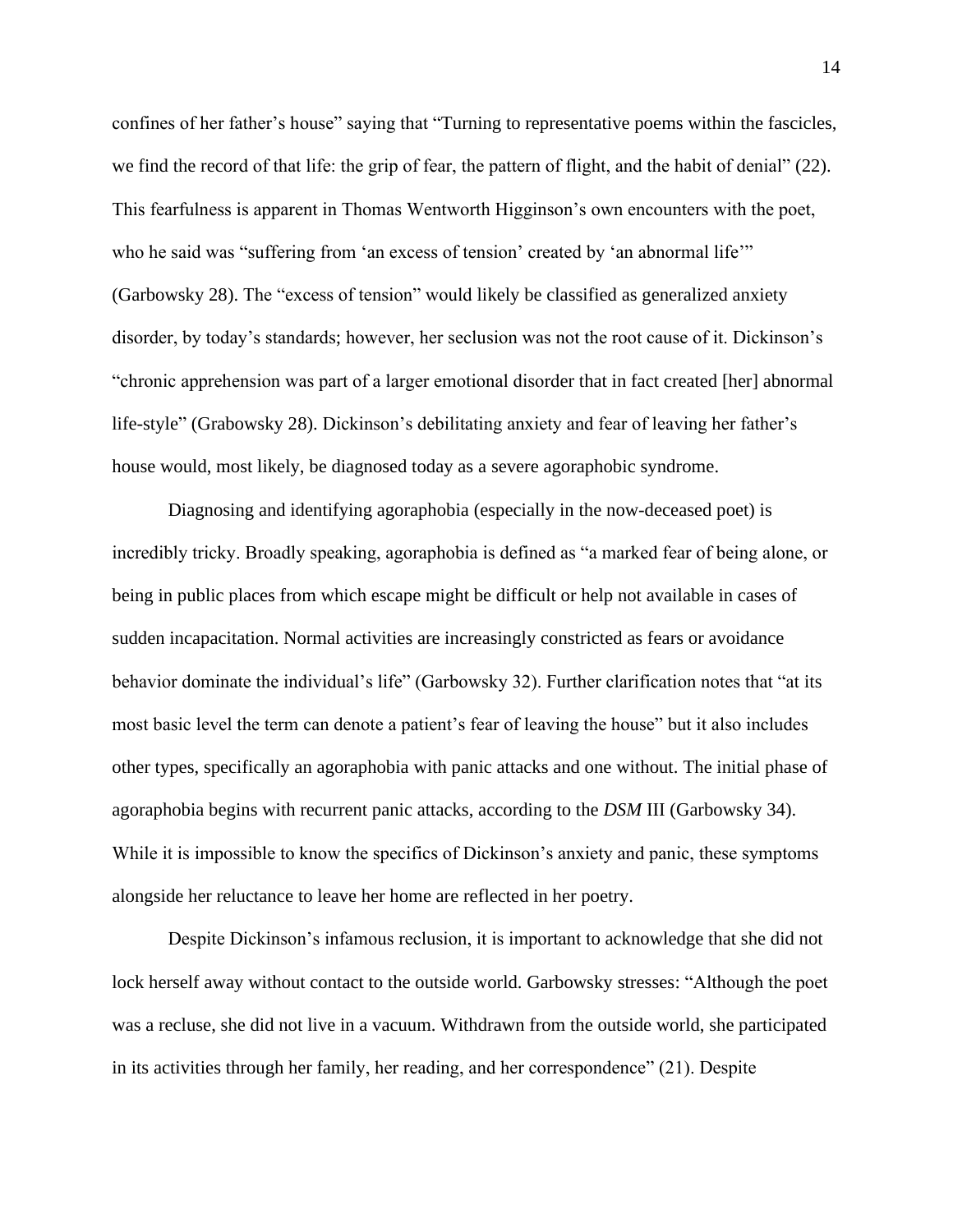Dickinson's reclusion, she was largely active in the world she created for herself in the Dickinson homestead and through her letters. While many details of her life are "as tightly closed upon herself as ever it was closed in the upstairs bedroom" her poetry offers us key insights into the mystery of her reclusive years (Griffith 274).

The poetry that reflects her reclusive nature functions therapeutically, "releasing her from a life that would otherwise have been impossible to live" (Garbowsky 22). Much like scholars who attribute Dickinson's terror to a possible assault or her eye ailment, Garbowsky contends that the terror could very well be "a reactivation and intensification of panic attacks" stemming from her agoraphobia (67). By 1869, Dickinson's last trip was to Boston in 1865, marking the four years as extremely reclusive (Garbowsky 29). Poems from this stage of her life are reflective of the anxiety terrorizing Dickinson, and consequential collapse of mental health. One poem from ca. 1865, "Crumbling is not an instant's Act" emphasizes the degeneration of her mental health. The first two stanzas capture the decline of one's sense of self:

Crumbling is not an instant's Act A fundamental pause Dilapidation's processes Are organized Decays. 'Tis first a Cobweb on the Soul A Cuticle of Dust A Borer in the Axis An Elemental Rust  $- (463)$ 

In these lines, Dickinson captures the gradual process of mental health's decline, first beginning as a cobweb sprouting, then dust gathering, a borer clinging, and rust forming.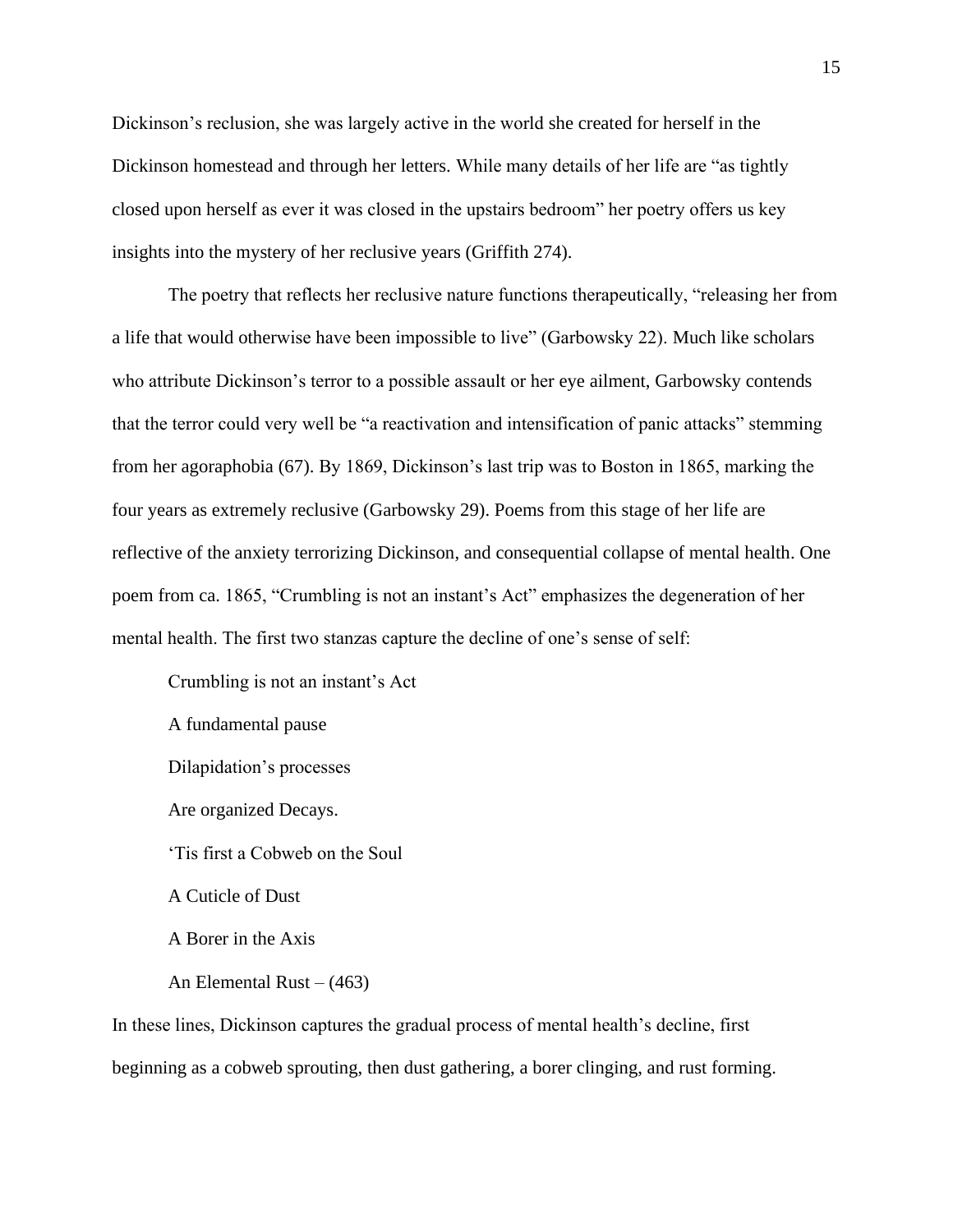Considering Dickinson's seclusion beginning sometime after her trip to Boston in 1865, these stanzas embody Dickinson's awareness of the slow process of her inner self's deterioration. In another poem from her later years, ca. 1873, the short poem captures the powerlessness of one's circumstances: "In this short Life / That only lasts an hour / How much – how little – is / Within our power" (562). While it is unknown if she was specifically referring to anxiety, these brief lines provide insight to the powerlessness Dickinson has felt in her short life, potentially including her mental health's collapse, onset of panic attacks, and fear of the outside world. In particular, this relates to Herman's trauma definition centered around the "affliction of the powerless" and feelings of helplessness.

Through the many implications of trauma in Dickinson's life and subsequently, her poetry, she also captures the effect of trauma on her mental health and how her body aims to cope with it. The first stanza of one poem from ca. 1863 expresses: "One need not be a Chamber – to be Haunted -- / One need not be a House – The Brain has Corridors – surpassing / Material Place –  $(333)$ . In these four lines, the poet acknowledges the complexity of the brain, comparing it to a haunted house with many corridors. To cope with the labyrinthine, haunted brain, Dickinson writes about secluding oneself: "The Body – borrows a Revolver – / He bolts the Door – / O'erlooking a superior spectre  $-$  / Or More" (333). This poem functions as Dickinson's acknowledgement of how the brain bears the brunt of trauma and asks the challenging question of how a body should cope with it, and as evident in her case, isolation is the answer. As a whole, poems, such as this one, provide insight to Dickinson's mysterious, long period of isolation, and thus, inspire further inquiry into her life.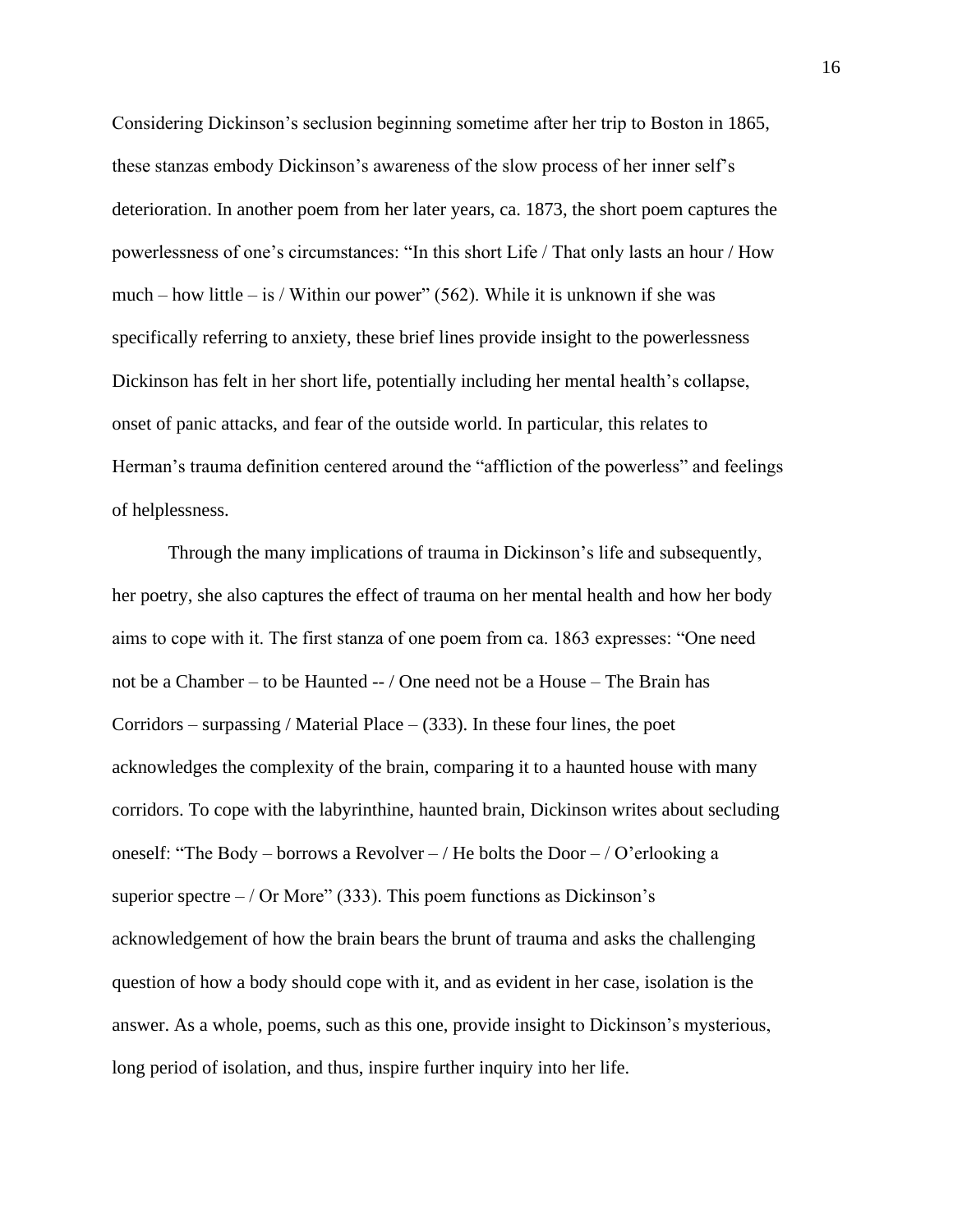As one of America's most celebrated female poets, Emily Dickinson's fascinating poetry and mysterious life inspire an infinite amount of scholarly work. As explicated in this essay, her life was marked with a variety of traumas, some biographically sound and others merely theoretical. Together, the examination of Dickinson's trauma highlights how further interest in Emily Dickinson and trauma theory can work together. This essay proves that trauma theory can be used to identify representations of trauma in poetry just as well as it does in works of fiction. As scholarship on Dickinson continues to advance, in part due to shows like *Dickinso*n, hopefully more scholars look to the topic of trauma. Through investigating the evidence of trauma in her life and represented in her poetry, we have further understanding of the enigmatic poetess of Amherst and can better honor her legacy with new questions, gratitude, and admiration. We may never know the truth of Dickinson's life; whether her "terror" was sexual assault, sexual abuse by her father, her eye condition, or a debilitating case of agoraphobia. At the very least, we do know that her poems soothed the poet's wounds regardless of their cause.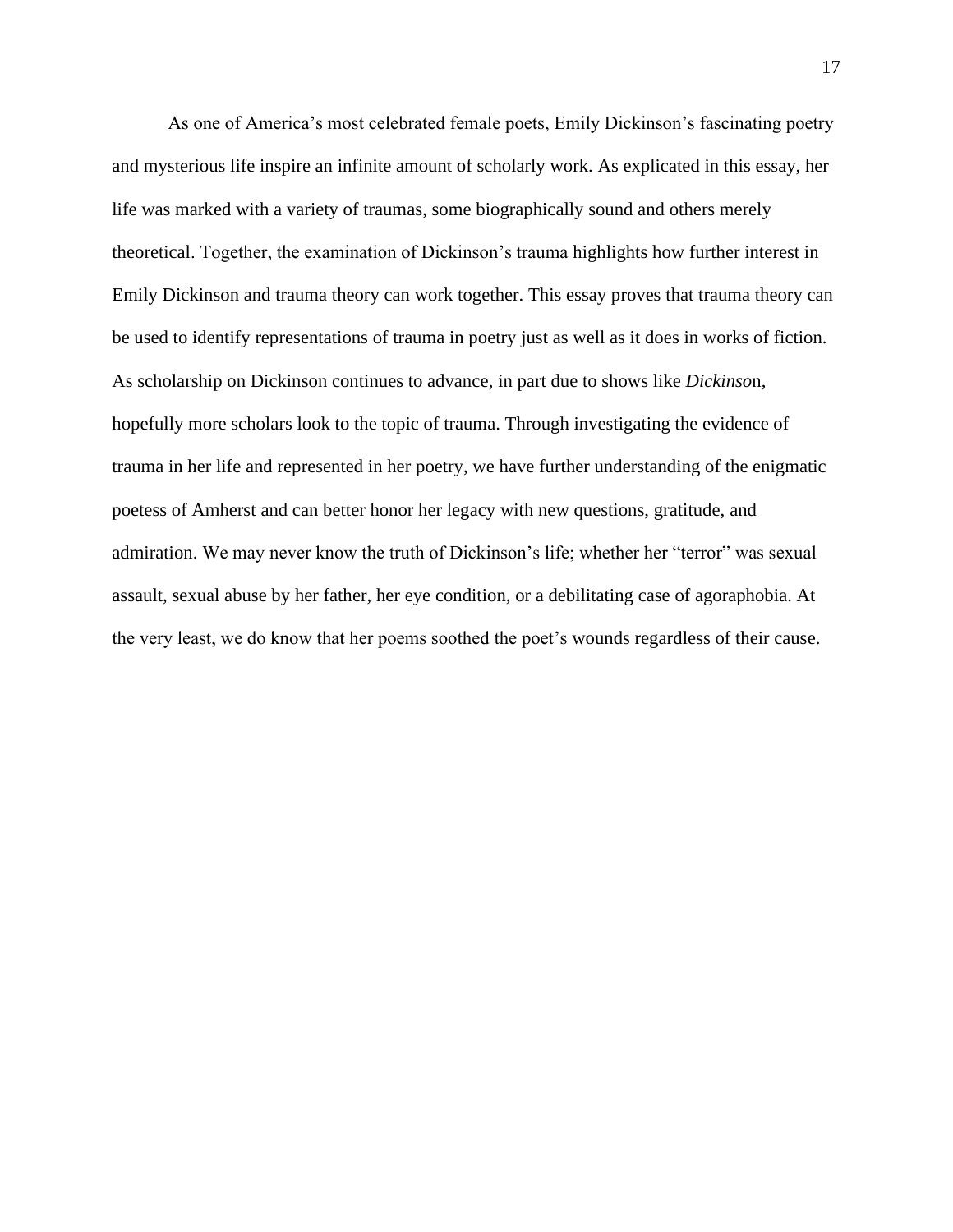



Fig. I. Daguerreotype of Emily Dickinson that depicts her right cornea's deviation. "Emily Dickinson Daguerreotype." ca. 1847, Amherst College Archies & Special Collections. Accessed 11 December 2021, https://www.amherst.edu/library/archives/holdings/edickinson/dickinsondag.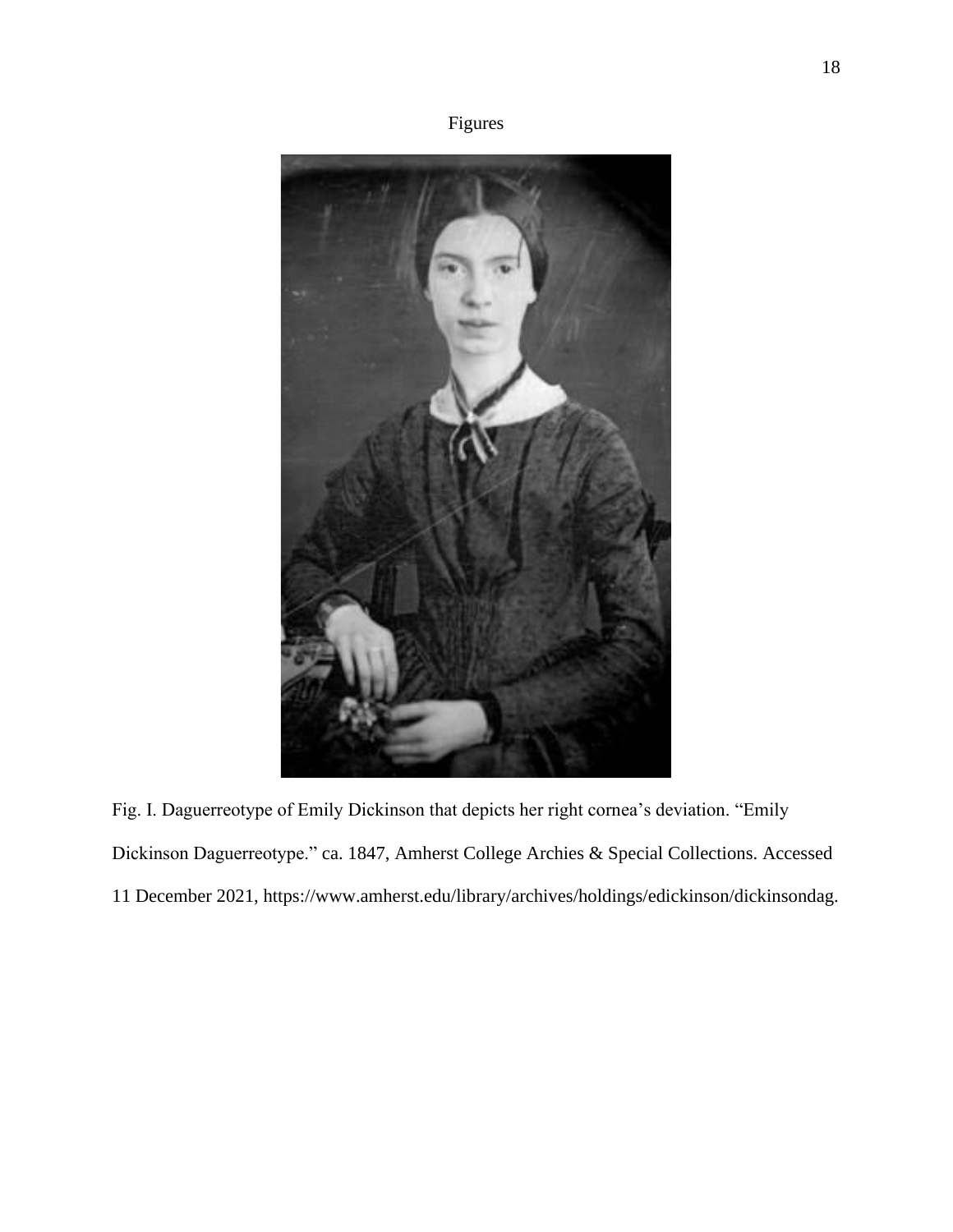### Works Cited

- "Because I could not stop." *Dickinson*, season 1, episode 1, written by Alena Smith, directed by David Gordon Green, Apple TV+, 1 Nov. 2019.
- Crownshaw, Richard. "Trauma Studies." *The Routledge Companion to Critical and Cultural Theory*, edited by Simon Malpas and Paul Wake, 2<sup>nd</sup> ed., Routledge, 2013, pp. 167-176.
- Dickinson, Emily. *The Complete Poems of Emily Dickinson*. Edited by Thomas H. Johnson, Bay Back Books, 1961.
- Dickinson, Emily. "To T.W. Higginson." 25 April 1862. *Emily Dickinson Selected Letters*, edited by Thomas H. Johnson, Belknap Press of Harvard University Press, 1971, pp. 172.
- Dondlinger, Mary Jo. "'One Need not be a Chamber—to be Haunted': Emily Dickinson's Haunted Space." *Creating Safe Space: Violence and Women's Writing*, edited by Tomoko Kuribayashi and Julie Tharp. SUNY Press, 1998, pp. 101-116. EBSCOhost, search-ebscohost
	- com.ezp1.villanova.edu/login.aspx?direct=true&db=nlebk&AN=7921&site=ehostlive&scope=site.
- "Emily Dickinson Daguerreotype." ca. 1847, Amherst College Archies & Special Collections. Accessed 11 December 2021,

https://www.amherst.edu/library/archives/holdings/edickinson/dickinsondag.

Freedman, Eden Wales. "Introduction: Reading Trauma in (African) American Literature." *Reading Testimony, Witnessing Trauma: Confronting Race, Gender, and Violence in American Literature*, University Press of Mississippi, pp. 3-39, https://www.jstor.org/stable/j.ctvx5w9hg.4.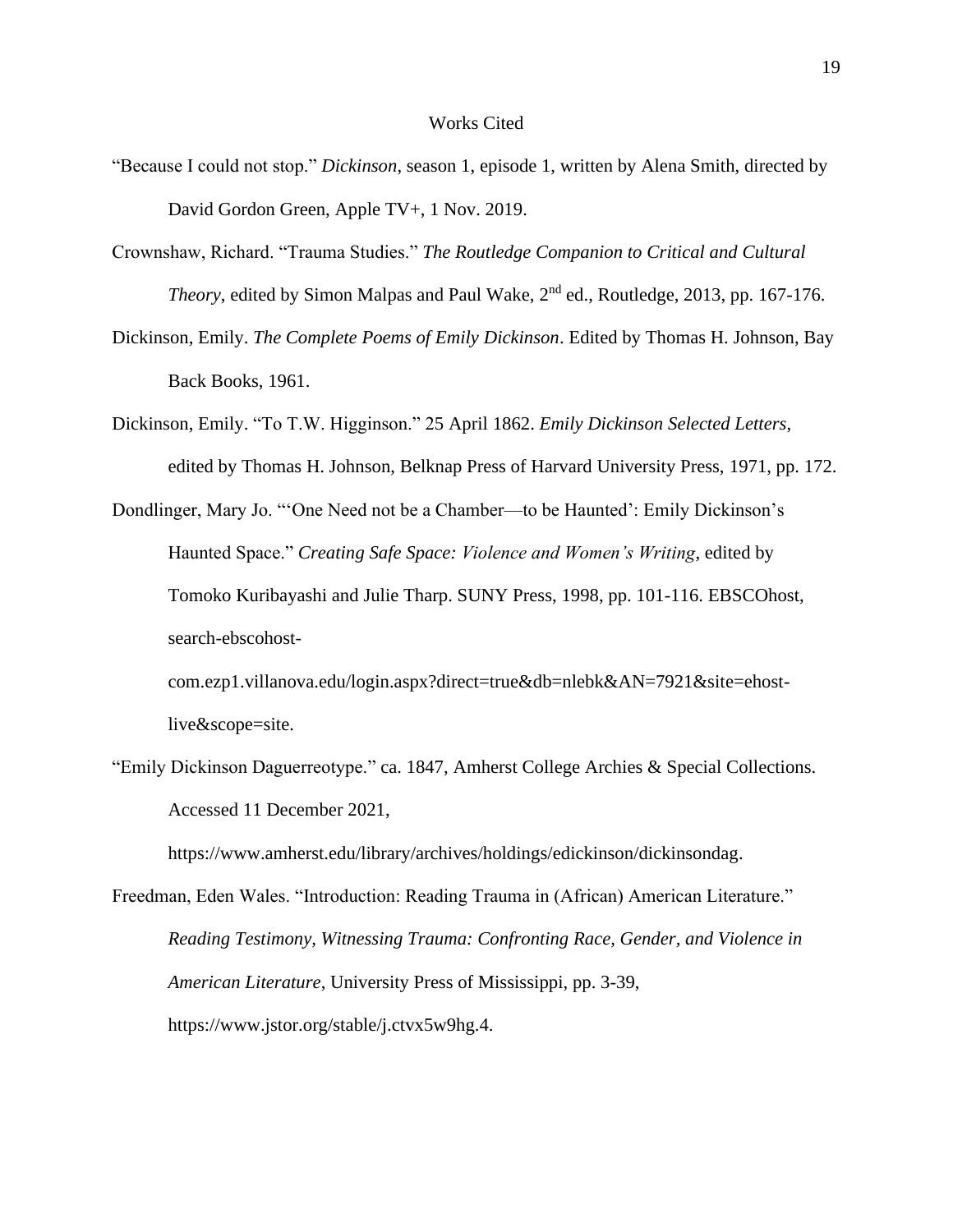- Garbowsky, Maryanne M. "*The House without the Door: A Study of Emily Dickinson and the Illness of Agoraphobia*. Associated University Presses, 1989.
- Griffith, Clark. "Epilogue: The Clock, the Father, and the Child." *Long Shadow: Emily Dickinson's Tragic Poetry*, Princeton University Press, 1964, pp. 273-302, http://www.jstor.org/stable/j.ctt183pfxr.12.
- Guthrie, James R. "'Measuring the Sun': Perception, Punishment, and the Rivalrous Imagination." *Emily Dickinson's Vision: Illness and Identity in her Poetry*, University of Florida Press, 1998, pp. 8-31.
- Handler, Rachel. "Emily Dickinson Didn't Really Get High on Opium at a House Party, Right?" *Vulture*, 6 Nov. 2019, https://www.vulture.com/2019/11/emily-dickinson-tv-showhistorical-accuracy.html.
- Hausler, Jackie. "UB Dickinson expert weighs in on Apple TV+ series on the poet." *The View*, University of Buffalo College of Arts and Sciences, 31 Oct. 2019, https://artssciences.buffalo.edu/about-college/recent-news/2019/october/miller-dickinson-appletv.html.
- Legarda, Isabel. "Emily Dickinson's Legacy Is Incomplete Without Discussing Trauma." *The Establishment*, 8 Sept. 2017, https://theestablishment.co/emily-dickinsons-legacy-isincomplete-without-discussing-trauma-e0bfe040239e/index.html.
- Morriston, Toni. "The Site of Memory." *Inventing the Truth: The Art and Craft of Memoir*, 2nd ed., ed. William Zinsser, Houghton Mifflin, 1995, pp. 83-102.
- Wardrop, Daneen. "The Terms of Rape." *Emily Dickinson's Gothic: Goblin with a Gauge*, University of Iowa Press, 1996, pp. 70-95. EBSCOhost, search-ebscohostcom.ezp1.villanova.edu/login.aspx?direct=true&db=e700xna&AN=22173.